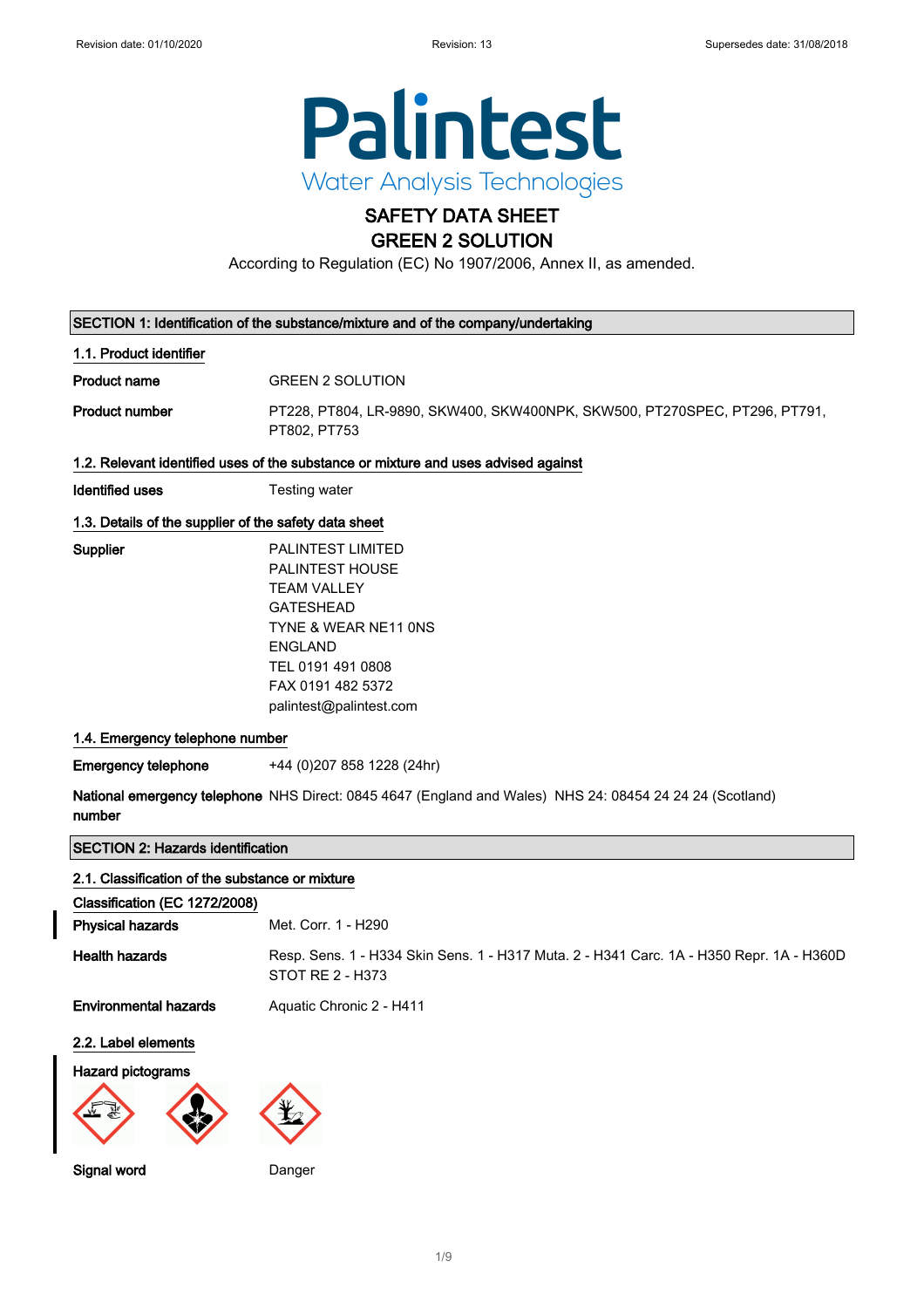| <b>Hazard statements</b>                  | H290 May be corrosive to metals.<br>H334 May cause allergy or asthma symptoms or breathing difficulties if inhaled.<br>H317 May cause an allergic skin reaction.<br>H341 Suspected of causing genetic defects.<br>H350 May cause cancer.<br>H360D May damage the unborn child.<br>H373 May cause damage to organs through prolonged or repeated exposure.<br>H411 Toxic to aquatic life with long lasting effects.                                                                                                                                                                                                                                                                                                                                                                                                                                                                                                                                           |
|-------------------------------------------|--------------------------------------------------------------------------------------------------------------------------------------------------------------------------------------------------------------------------------------------------------------------------------------------------------------------------------------------------------------------------------------------------------------------------------------------------------------------------------------------------------------------------------------------------------------------------------------------------------------------------------------------------------------------------------------------------------------------------------------------------------------------------------------------------------------------------------------------------------------------------------------------------------------------------------------------------------------|
| <b>Precautionary statements</b>           | P202 Do not handle until all safety precautions have been read and understood.<br>P234 Keep only in original packaging.<br>P302+P352 IF ON SKIN: Wash with plenty of water.<br>P304+P340 IF INHALED: Remove person to fresh air and keep comfortable for breathing.<br>P333+P313 If skin irritation or rash occurs: Get medical advice/attention.<br>P501 Dispose of contents/ container in accordance with local regulations.                                                                                                                                                                                                                                                                                                                                                                                                                                                                                                                               |
| Contains                                  | NICKEL (II) SULFATE HEXAHYDRATE                                                                                                                                                                                                                                                                                                                                                                                                                                                                                                                                                                                                                                                                                                                                                                                                                                                                                                                              |
| Supplementary precautionary<br>statements | P201 Obtain special instructions before use.<br>P260 Do not breathe vapour/ spray.<br>P261 Avoid breathing vapour/ spray.<br>P272 Contaminated work clothing should not be allowed out of the workplace.<br>P273 Avoid release to the environment.<br>P280 Wear protective gloves/ protective clothing/ eye protection/ face protection.<br>P284 [In case of inadequate ventilation] wear respiratory protection.<br>P308+P313 IF exposed or concerned: Get medical advice/ attention.<br>P314 Get medical advice/ attention if you feel unwell.<br>P321 Specific treatment (see medical advice on this label).<br>P342+P311 If experiencing respiratory symptoms: Call a POISON CENTER/ doctor.<br>P362+P364 Take off contaminated clothing and wash it before reuse.<br>P390 Absorb spillage to prevent material damage.<br>P391 Collect spillage.<br>P405 Store locked up.<br>P406 Store in a corrosion-resistant container with a resistant inner liner. |

### 2.3. Other hazards

This substance is not classified as PBT or vPvB according to current EU criteria.

### SECTION 3: Composition/information on ingredients

| 3.2. Mixtures                         |                      |                                                      |          |
|---------------------------------------|----------------------|------------------------------------------------------|----------|
| <b>HYDROCHLORIC ACID 37%</b>          |                      |                                                      | $3 - 5%$ |
| CAS number: 7647-01-0                 | EC number: 231-595-7 | REACH registration number: 01-<br>2119484862-27-XXXX |          |
| Classification<br>Met. Corr. 1 - H290 |                      |                                                      |          |
| Skin Corr. 1B - H314                  |                      |                                                      |          |
| Eye Dam. 1 - H318                     |                      |                                                      |          |
| STOT SE 3 - H335                      |                      |                                                      |          |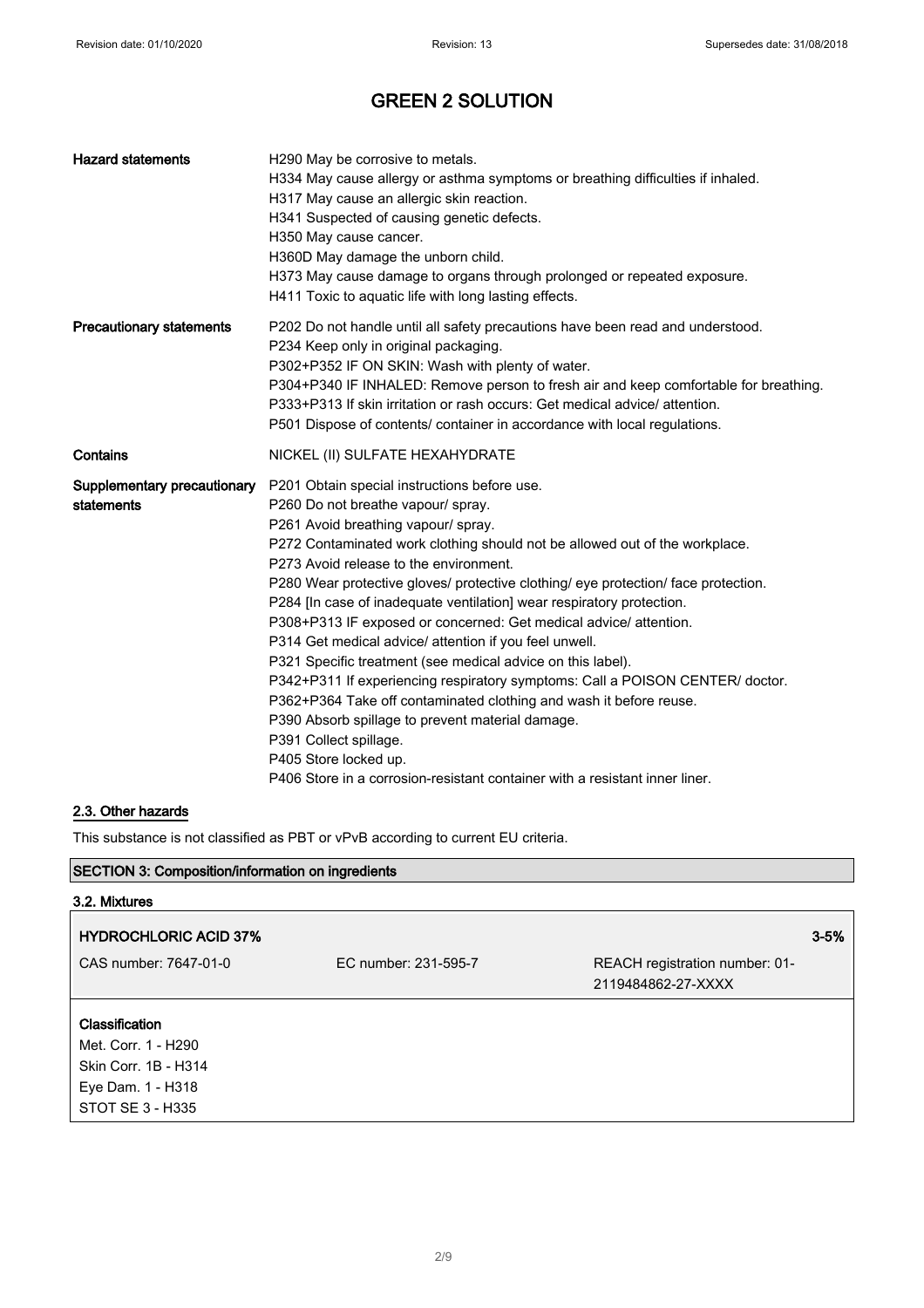| NICKEL (II) SULFATE HEXAHYDRATE                                                                                                                                                                                                                                                              |                                                                                    | 3.1%                                                                                                                                                                                              |
|----------------------------------------------------------------------------------------------------------------------------------------------------------------------------------------------------------------------------------------------------------------------------------------------|------------------------------------------------------------------------------------|---------------------------------------------------------------------------------------------------------------------------------------------------------------------------------------------------|
| CAS number: 10101-97-0                                                                                                                                                                                                                                                                       | EC number: 232-104-9                                                               | REACH registration number: 01-<br>2119439361-44-XXXX                                                                                                                                              |
| M factor (Acute) = $1$                                                                                                                                                                                                                                                                       | M factor (Chronic) = $1$                                                           |                                                                                                                                                                                                   |
| SUBSTANCES, MIXTURES AND ARTICLES.                                                                                                                                                                                                                                                           |                                                                                    | This product is/contains a substance that is included in REGULATION (EC) No 1907/2006 (REACH) ANNEX XVII -<br>RESTRICTIONS ON THE MANUFACTURE, PLACING ON THE MARKET AND USE OF CERTAIN DANGEROUS |
| Classification<br><b>Acute Tox. 4 - H302</b><br><b>Acute Tox. 4 - H332</b><br>Skin Irrit. 2 - H315<br>Resp. Sens. 1 - H334<br>Skin Sens. 1 - H317<br>Muta. 2 - H341<br>Carc. 1A - H350i<br>Repr. 1A - H360D<br><b>STOT RE 1 - H372</b><br>Aquatic Acute 1 - H400<br>Aquatic Chronic 1 - H410 |                                                                                    |                                                                                                                                                                                                   |
|                                                                                                                                                                                                                                                                                              | The Full Text for all R-Phrases and Hazard Statements are Displayed in Section 16. |                                                                                                                                                                                                   |
| <b>Composition comments</b>                                                                                                                                                                                                                                                                  | When handled correctly, undamaged units represent no danger.                       |                                                                                                                                                                                                   |
| <b>SECTION 4: First aid measures</b>                                                                                                                                                                                                                                                         |                                                                                    |                                                                                                                                                                                                   |
| 4.1. Description of first aid measures                                                                                                                                                                                                                                                       |                                                                                    |                                                                                                                                                                                                   |
| <b>General information</b>                                                                                                                                                                                                                                                                   | When handled correctly, undamaged units represent no danger.                       |                                                                                                                                                                                                   |
| Inhalation                                                                                                                                                                                                                                                                                   | breathing.                                                                         | Move affected person to fresh air and keep warm and at rest in a position comfortable for                                                                                                         |
| Ingestion                                                                                                                                                                                                                                                                                    | to the medical personnel.                                                          | Rinse mouth thoroughly with water. Give plenty of water to drink. Keep affected person under<br>observation. Get medical attention if any discomfort continues. Show this Safety Data Sheet       |
| Skin contact                                                                                                                                                                                                                                                                                 | after washing.                                                                     | Wash skin thoroughly with soap and water. Get medical attention promptly if symptoms occur                                                                                                        |
| Eye contact                                                                                                                                                                                                                                                                                  | personnel.                                                                         | Rinse immediately with plenty of water. Continue to rinse for at least 15 minutes. Get medical<br>attention if irritation persists after washing. Show this Safety Data Sheet to the medical      |
|                                                                                                                                                                                                                                                                                              | 4.2. Most important symptoms and effects, both acute and delayed                   |                                                                                                                                                                                                   |
| <b>General information</b>                                                                                                                                                                                                                                                                   | length of exposure.                                                                | The severity of the symptoms described will vary dependent on the concentration and the                                                                                                           |
| Inhalation                                                                                                                                                                                                                                                                                   | May cause respiratory irritation.                                                  |                                                                                                                                                                                                   |

- Ingestion May cause irritation.
- Skin contact **Skin contact** Prolonged contact may cause burns.
- Eye contact May cause severe eye irritation.

4.3. Indication of any immediate medical attention and special treatment needed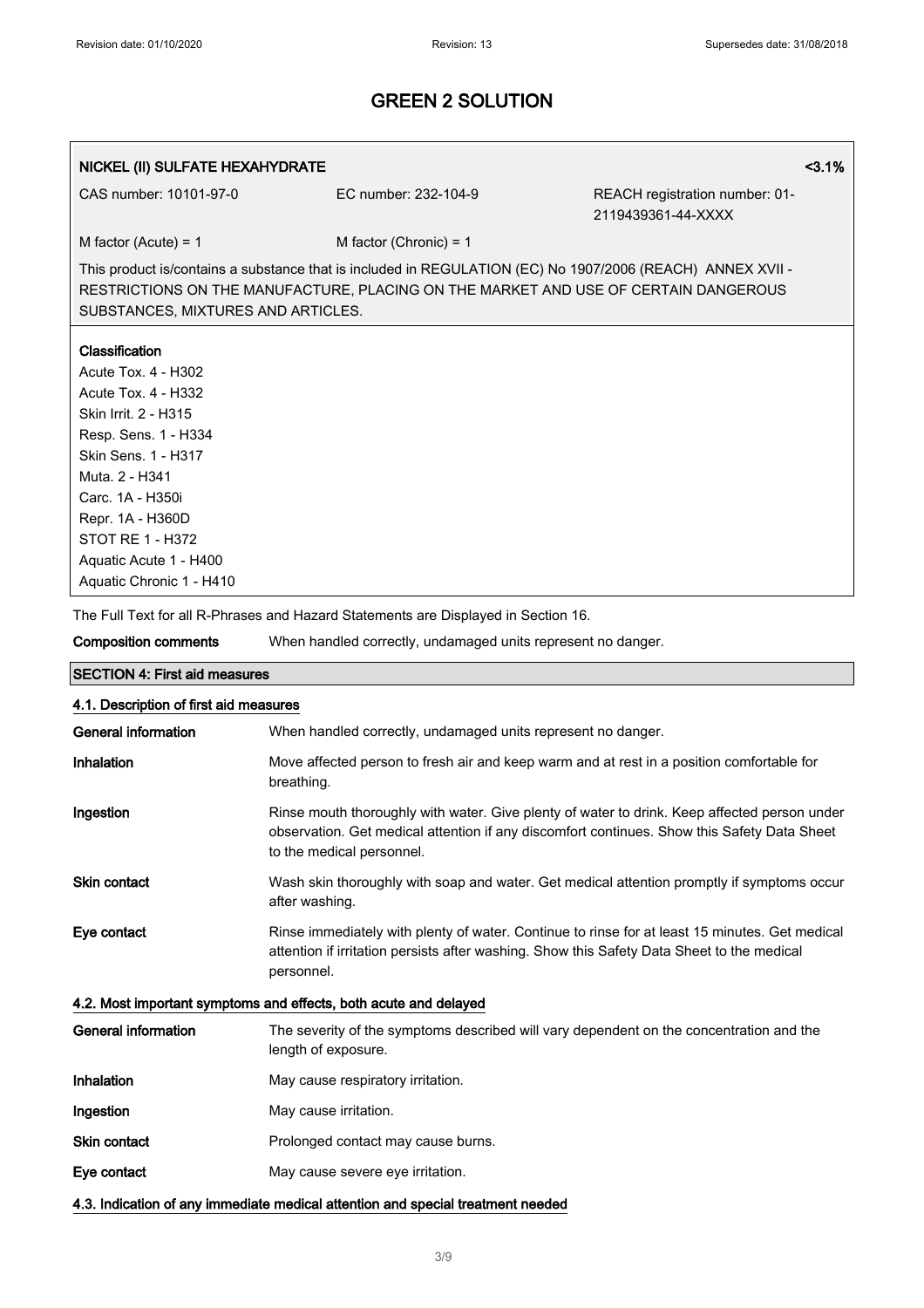| Notes for the doctor                                                                    | Treat symptomatically.                                                                                                                                                                                                                                                                                                       |
|-----------------------------------------------------------------------------------------|------------------------------------------------------------------------------------------------------------------------------------------------------------------------------------------------------------------------------------------------------------------------------------------------------------------------------|
| <b>SECTION 5: Firefighting measures</b>                                                 |                                                                                                                                                                                                                                                                                                                              |
| 5.1. Extinguishing media                                                                |                                                                                                                                                                                                                                                                                                                              |
| Suitable extinguishing media                                                            | Use fire-extinguishing media suitable for the surrounding fire.                                                                                                                                                                                                                                                              |
| 5.2. Special hazards arising from the substance or mixture                              |                                                                                                                                                                                                                                                                                                                              |
| <b>Hazardous combustion</b><br>products                                                 | Heating may generate the following products: Toxic and corrosive gases or vapours.                                                                                                                                                                                                                                           |
| 5.3. Advice for firefighters                                                            |                                                                                                                                                                                                                                                                                                                              |
| Protective actions during<br>firefighting                                               | No specific firefighting precautions known.                                                                                                                                                                                                                                                                                  |
| <b>SECTION 6: Accidental release measures</b>                                           |                                                                                                                                                                                                                                                                                                                              |
|                                                                                         | 6.1. Personal precautions, protective equipment and emergency procedures                                                                                                                                                                                                                                                     |
| <b>Personal precautions</b>                                                             | Wear protective clothing as described in Section 8 of this safety data sheet.                                                                                                                                                                                                                                                |
| 6.2. Environmental precautions                                                          |                                                                                                                                                                                                                                                                                                                              |
| <b>Environmental precautions</b>                                                        | Not considered to be a significant hazard due to the small quantities used. However, large or<br>frequent spills may have hazardous effects on the environment.                                                                                                                                                              |
| 6.3. Methods and material for containment and cleaning up                               |                                                                                                                                                                                                                                                                                                                              |
| Methods for cleaning up                                                                 | Absorb in vermiculite, dry sand or earth and place into containers. Wear suitable protective<br>equipment, including gloves, goggles/face shield, respirator, boots, clothing or apron, as<br>appropriate. Collect and place in suitable waste disposal containers and seal securely. For<br>waste disposal, see Section 13. |
| 6.4. Reference to other sections                                                        |                                                                                                                                                                                                                                                                                                                              |
| Reference to other sections                                                             | Wear protective clothing as described in Section 8 of this safety data sheet.                                                                                                                                                                                                                                                |
| <b>SECTION 7: Handling and storage</b>                                                  |                                                                                                                                                                                                                                                                                                                              |
| 7.1. Precautions for safe handling                                                      |                                                                                                                                                                                                                                                                                                                              |
| Usage precautions                                                                       | Good personal hygiene procedures should be implemented. When handled correctly,<br>undamaged units represent no danger.                                                                                                                                                                                                      |
|                                                                                         | 7.2. Conditions for safe storage, including any incompatibilities                                                                                                                                                                                                                                                            |
| <b>Storage precautions</b>                                                              | Keep separate from food, feedstuffs, fertilisers and other sensitive material. Store in tightly-<br>closed, original container in a dry and cool place.                                                                                                                                                                      |
| 7.3. Specific end use(s)                                                                |                                                                                                                                                                                                                                                                                                                              |
| Specific end use(s)                                                                     | The identified uses for this product are detailed in Section 1.2.                                                                                                                                                                                                                                                            |
| <b>SECTION 8: Exposure controls/Personal protection</b>                                 |                                                                                                                                                                                                                                                                                                                              |
| 8.1. Control parameters<br>Occupational exposure limits<br><b>HYDROCHLORIC ACID 37%</b> |                                                                                                                                                                                                                                                                                                                              |

Long-term exposure limit (8-hour TWA): WEL 1 ppm 2 mg/m<sup>3</sup> gas and aerosol mists Short-term exposure limit (15-minute): WEL 5 ppm 8 mg/m<sup>3</sup> gas and aerosol mists

### NICKEL (II) SULFATE HEXAHYDRATE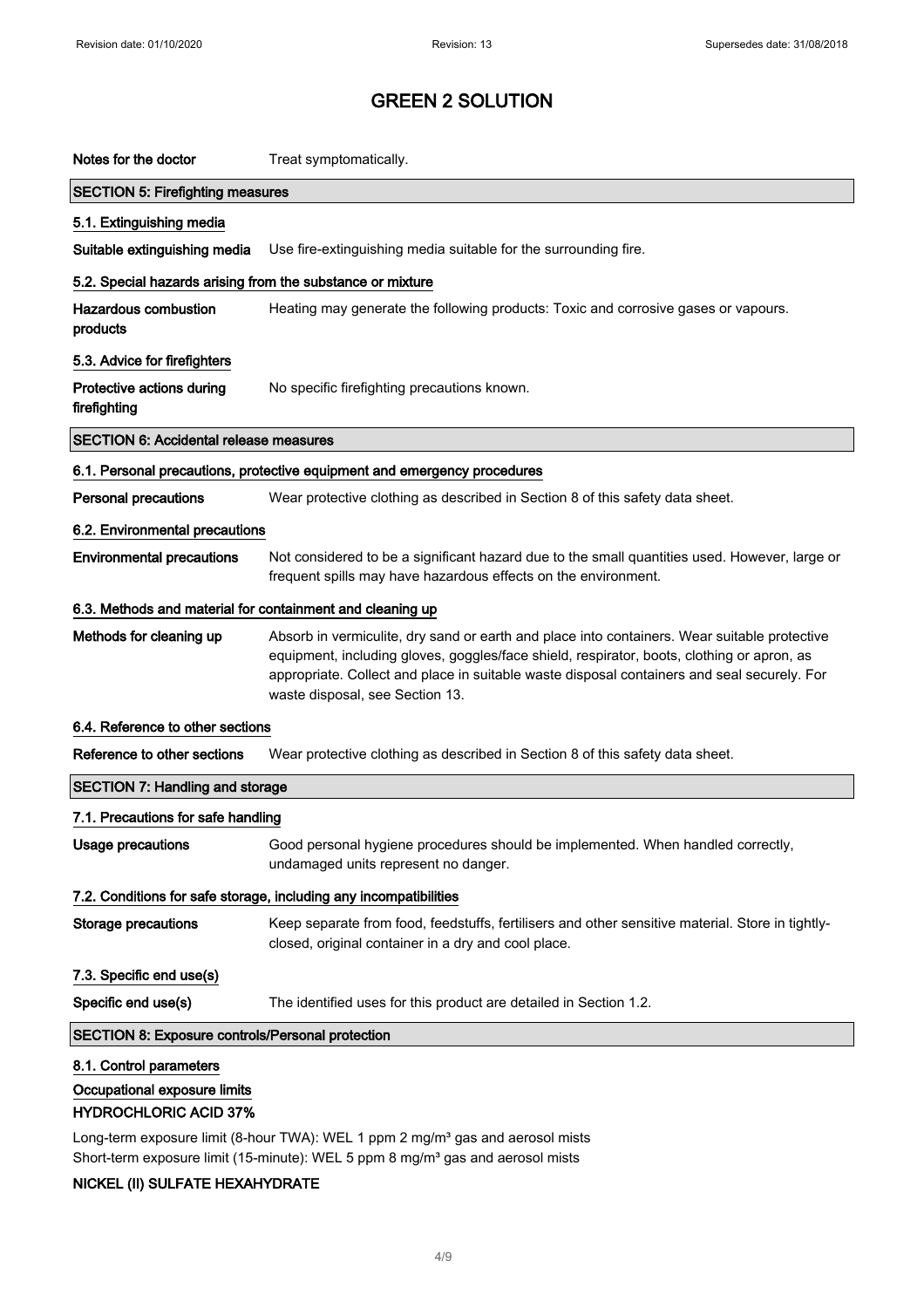Long-term exposure limit (8-hour TWA): WEL 0,1 mg/m<sup>3</sup> Carc, Sen, Sk as Ni WEL = Workplace Exposure Limit. Carc = Capable of causing cancer and/or heritable genetic damage. Sen = Capable of causing occupational asthma. Sk = Can be absorbed through skin.

Ingredient comments Due to the hazardous nature of ingredients, exposure should be minimal.

#### 8.2. Exposure controls

#### Protective equipment



| Eye/face protection                                        | Eyewear complying with an approved standard should be worn if a risk assessment indicates<br>eye contact is possible. The following protection should be worn: Chemical splash goggles.               |  |
|------------------------------------------------------------|-------------------------------------------------------------------------------------------------------------------------------------------------------------------------------------------------------|--|
| Hand protection                                            | It is recommended that chemical-resistant, impervious gloves are worn. It is recommended<br>that gloves are made of the following material: Nitrile rubber.                                           |  |
| Hygiene measures                                           | No specific hygiene procedures recommended but good personal hygiene practices should<br>always be observed when working with chemical products. Wash promptly if skin becomes<br>contaminated.       |  |
| <b>Respiratory protection</b>                              | Due to the physical nature of this product, exposure by this route is unlikely. No specific<br>recommendations. Respiratory protection may be required if excessive airborne<br>contamination occurs. |  |
| <b>SECTION 9: Physical and chemical properties</b>         |                                                                                                                                                                                                       |  |
| 9.1. Information on basic physical and chemical properties |                                                                                                                                                                                                       |  |
| Appearance                                                 | Liquid.                                                                                                                                                                                               |  |
| Colour                                                     | Green.                                                                                                                                                                                                |  |
| 9.2. Other information                                     |                                                                                                                                                                                                       |  |
| Other information                                          | No data available.                                                                                                                                                                                    |  |
| <b>SECTION 10: Stability and reactivity</b>                |                                                                                                                                                                                                       |  |
| 10.1. Reactivity                                           |                                                                                                                                                                                                       |  |
| Reactivity                                                 | There are no known reactivity hazards associated with this product.                                                                                                                                   |  |
| 10.2. Chemical stability                                   |                                                                                                                                                                                                       |  |
| <b>Stability</b>                                           | Stable under the prescribed storage conditions.                                                                                                                                                       |  |
| 10.3. Possibility of hazardous reactions                   |                                                                                                                                                                                                       |  |
| Desaibility of beneaders and the data custoble             |                                                                                                                                                                                                       |  |

| Possibility of hazardous<br>reactions | No data available.                                                                |
|---------------------------------------|-----------------------------------------------------------------------------------|
| 10.4. Conditions to avoid             |                                                                                   |
| Conditions to avoid                   | There are no known conditions that are likely to result in a hazardous situation. |
| 10.5. Incompatible materials          |                                                                                   |

Materials to avoid No specific material or group of materials is likely to react with the product to produce a hazardous situation.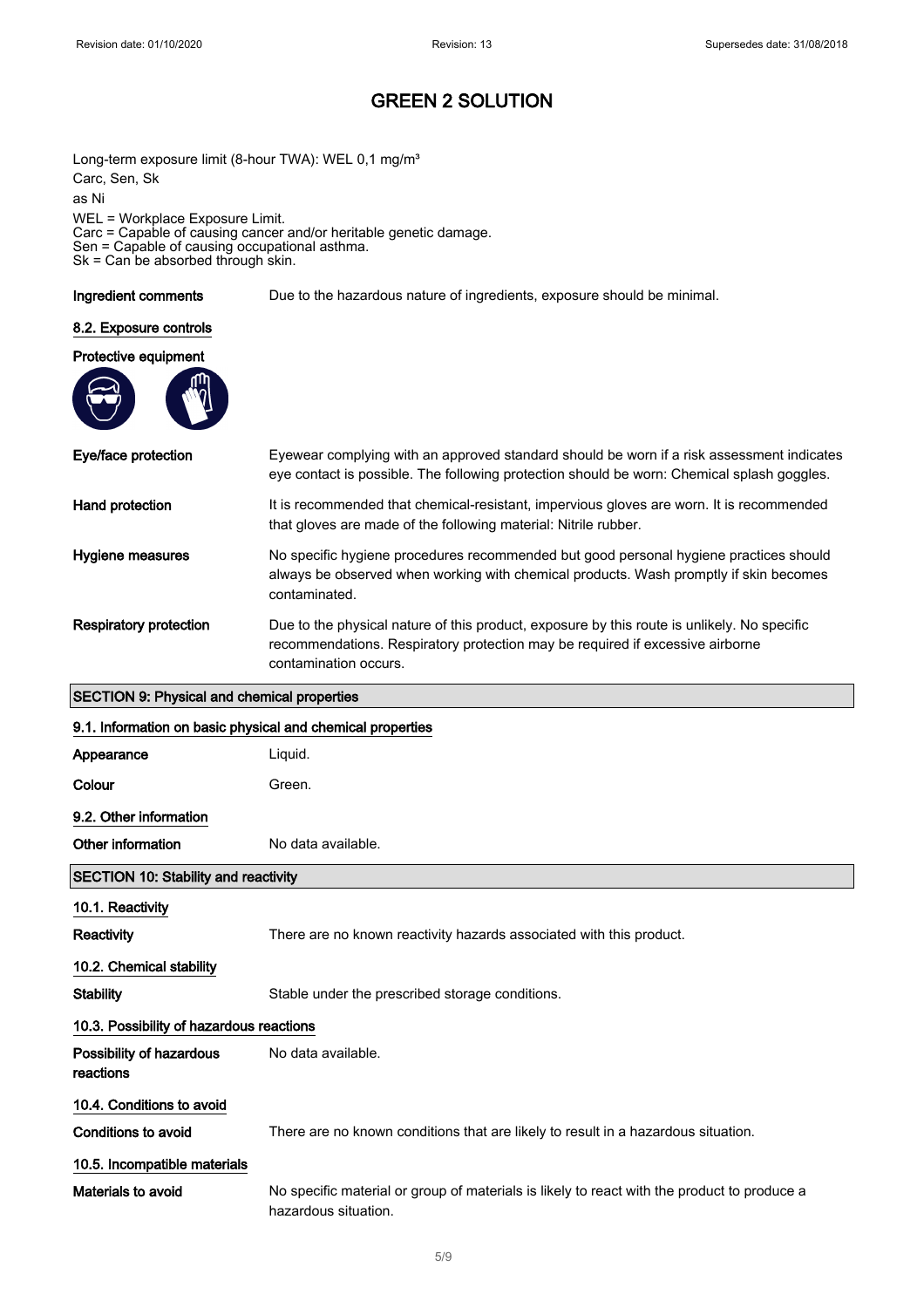### 10.6. Hazardous decomposition products

Hazardous decomposition products When heated, vapours/gases hazardous to health may be formed.

| <b>SECTION 11: Toxicological information</b>                 |                                                                                                                                                   |  |
|--------------------------------------------------------------|---------------------------------------------------------------------------------------------------------------------------------------------------|--|
| 11.1. Information on toxicological effects                   |                                                                                                                                                   |  |
| <b>Toxicological effects</b>                                 | This product is toxic.                                                                                                                            |  |
| Other health effects                                         | Mutagen Category 3. Carcinogen Category 1. Toxic to Reproduction Category 1.                                                                      |  |
| Acute toxicity - oral<br>ATE oral (mg/kg)                    | 12,609.76                                                                                                                                         |  |
| Acute toxicity - inhalation<br>ATE inhalation (vapours mg/l) | 383.28                                                                                                                                            |  |
| Ingestion                                                    | May cause discomfort if swallowed.                                                                                                                |  |
| <b>Skin contact</b>                                          | May cause sensitisation by skin contact.                                                                                                          |  |
| Acute and chronic health<br>hazards                          | Known or suspected carcinogen for humans. Contains a substance/a group of substances<br>which may cause cancer.                                   |  |
| <b>SECTION 12: Ecological information</b>                    |                                                                                                                                                   |  |
| Ecotoxicity                                                  | The product contains substances which are toxic to aquatic organisms and which may cause<br>long-term adverse effects in the aquatic environment. |  |
| 12.1. Toxicity                                               |                                                                                                                                                   |  |
| <b>Toxicity</b>                                              | Very toxic to aquatic organisms.                                                                                                                  |  |
| 12.2. Persistence and degradability                          |                                                                                                                                                   |  |
|                                                              | Persistence and degradability There are no data on the degradability of this product.                                                             |  |
| 12.3. Bioaccumulative potential                              |                                                                                                                                                   |  |
| <b>Bioaccumulative potential</b>                             | No data available on bioaccumulation.                                                                                                             |  |
| 12.4. Mobility in soil                                       |                                                                                                                                                   |  |
| <b>Mobility</b>                                              | The product is water-soluble and may spread in water systems.                                                                                     |  |
| 12.5. Results of PBT and vPvB assessment                     |                                                                                                                                                   |  |
| <b>Results of PBT and vPvB</b><br>assessment                 | This substance is not classified as PBT or vPvB according to current EU criteria.                                                                 |  |
| 12.6. Other adverse effects                                  |                                                                                                                                                   |  |
| Other adverse effects                                        | None known.                                                                                                                                       |  |
| <b>SECTION 13: Disposal considerations</b>                   |                                                                                                                                                   |  |
| 13.1. Waste treatment methods                                |                                                                                                                                                   |  |
| <b>Disposal methods</b>                                      | Dispose of waste to licensed waste disposal site in accordance with the requirements of the<br>local Waste Disposal Authority.                    |  |
|                                                              |                                                                                                                                                   |  |

SECTION 14: Transport information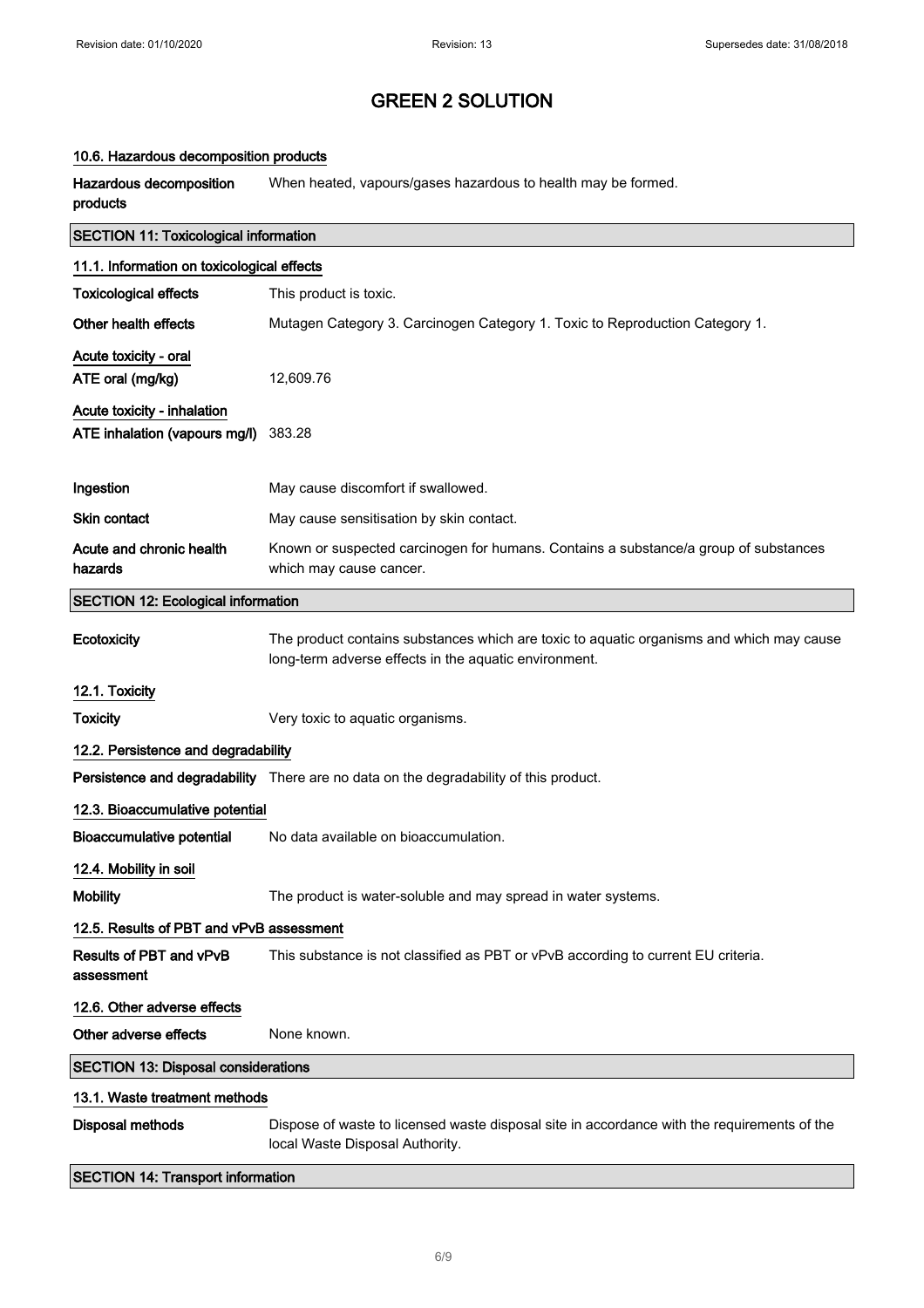| General                                       | As supplied, this product is consigned under the Excepted Quantities provisions. When<br>handled correctly, undamaged units represent no danger. |
|-----------------------------------------------|--------------------------------------------------------------------------------------------------------------------------------------------------|
| 14.1. UN number                               |                                                                                                                                                  |
| UN No. (ADR/RID)                              | 1789                                                                                                                                             |
| UN No. (IMDG)                                 | 1789                                                                                                                                             |
| UN No. (ICAO)                                 | 1789                                                                                                                                             |
| UN No. (ADN)                                  | 1789                                                                                                                                             |
| 14.2. UN proper shipping name                 |                                                                                                                                                  |
| Proper shipping name<br>(ADR/RID)             | <b>HYDROCHLORIC ACID</b>                                                                                                                         |
| Proper shipping name (IMDG) HYDROCHLORIC ACID |                                                                                                                                                  |
| Proper shipping name (ICAO)                   | <b>HYDROCHLORIC ACID</b>                                                                                                                         |
| Proper shipping name (ADN)                    | <b>HYDROCHLORIC ACID</b>                                                                                                                         |
| 14.3. Transport hazard class(es)              |                                                                                                                                                  |
| <b>ADR/RID class</b>                          | 8                                                                                                                                                |
| ADR/RID classification code                   | C <sub>1</sub>                                                                                                                                   |
| <b>ADR/RID label</b>                          | 8                                                                                                                                                |
| <b>IMDG class</b>                             | 8                                                                                                                                                |
| <b>ICAO class/division</b>                    | 8                                                                                                                                                |
| <b>ADN class</b>                              | 8                                                                                                                                                |

#### Transport labels



| 14.4. Packing group       |   |
|---------------------------|---|
| ADR/RID packing group     | Ш |
| <b>IMDG packing group</b> | Ш |
| ICAO packing group        | Ш |
| ADN packing group         | ш |
|                           |   |

### 14.5. Environmental hazards

### Environmentally hazardous substance/marine pollutant



| <b>IMDG Code segregation</b> | 1. Acids   |  |
|------------------------------|------------|--|
| group                        |            |  |
| EmS                          | $F-A, S-B$ |  |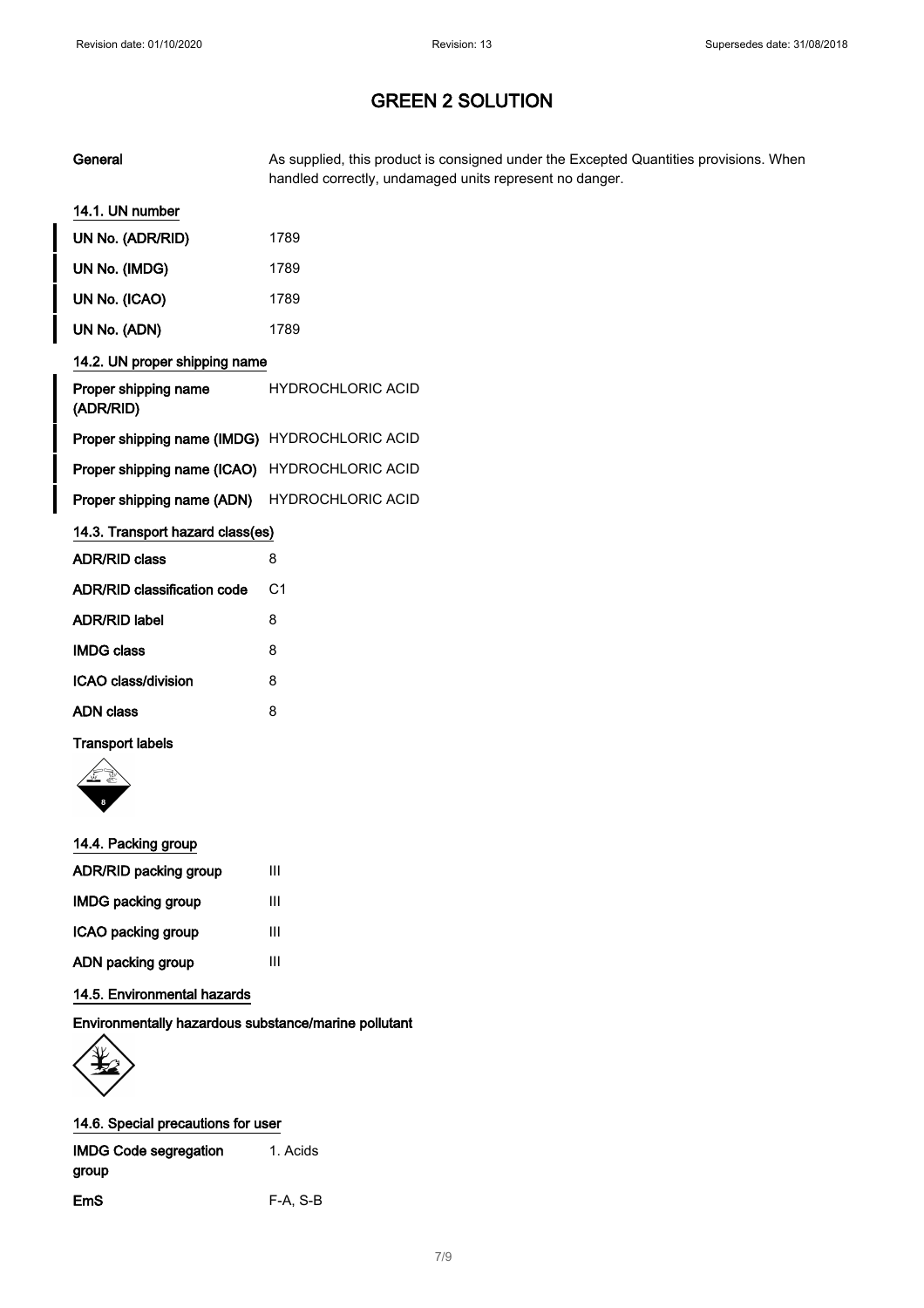ADR transport category 3

# GREEN 2 SOLUTION

| <b>Emergency Action Code</b>                                                                         | 2R                                                                                                                                                                                                                                                                                                                                                                                                                                                                                                                                                                                                                                                                                                                                                                                                                                                                    |
|------------------------------------------------------------------------------------------------------|-----------------------------------------------------------------------------------------------------------------------------------------------------------------------------------------------------------------------------------------------------------------------------------------------------------------------------------------------------------------------------------------------------------------------------------------------------------------------------------------------------------------------------------------------------------------------------------------------------------------------------------------------------------------------------------------------------------------------------------------------------------------------------------------------------------------------------------------------------------------------|
| <b>Hazard Identification Number</b><br>(ADR/RID)                                                     | 80                                                                                                                                                                                                                                                                                                                                                                                                                                                                                                                                                                                                                                                                                                                                                                                                                                                                    |
| <b>Tunnel restriction code</b>                                                                       | (E)                                                                                                                                                                                                                                                                                                                                                                                                                                                                                                                                                                                                                                                                                                                                                                                                                                                                   |
| 14.7. Transport in bulk according to Annex II of MARPOL and the IBC Code                             |                                                                                                                                                                                                                                                                                                                                                                                                                                                                                                                                                                                                                                                                                                                                                                                                                                                                       |
| Transport in bulk according to Not applicable.<br>Annex II of MARPOL 73/78<br>and the IBC Code       |                                                                                                                                                                                                                                                                                                                                                                                                                                                                                                                                                                                                                                                                                                                                                                                                                                                                       |
| <b>SECTION 15: Regulatory information</b>                                                            |                                                                                                                                                                                                                                                                                                                                                                                                                                                                                                                                                                                                                                                                                                                                                                                                                                                                       |
| 15.1. Safety, health and environmental regulations/legislation specific for the substance or mixture |                                                                                                                                                                                                                                                                                                                                                                                                                                                                                                                                                                                                                                                                                                                                                                                                                                                                       |
| <b>EU legislation</b>                                                                                | Regulation (EC) No 1272/2008 of the European Parliament and of the Council of 16<br>December 2008 on classification, labelling and packaging of substances and mixtures (as<br>amended).                                                                                                                                                                                                                                                                                                                                                                                                                                                                                                                                                                                                                                                                              |
| Guidance                                                                                             | Safety Data Sheets for Substances and Preparations.                                                                                                                                                                                                                                                                                                                                                                                                                                                                                                                                                                                                                                                                                                                                                                                                                   |
| 15.2. Chemical safety assessment                                                                     |                                                                                                                                                                                                                                                                                                                                                                                                                                                                                                                                                                                                                                                                                                                                                                                                                                                                       |
| No data available.                                                                                   |                                                                                                                                                                                                                                                                                                                                                                                                                                                                                                                                                                                                                                                                                                                                                                                                                                                                       |
| <b>SECTION 16: Other information</b>                                                                 |                                                                                                                                                                                                                                                                                                                                                                                                                                                                                                                                                                                                                                                                                                                                                                                                                                                                       |
| <b>Revision comments</b>                                                                             | NOTE: Lines within the margin indicate significant changes from the previous revision.                                                                                                                                                                                                                                                                                                                                                                                                                                                                                                                                                                                                                                                                                                                                                                                |
| <b>Issued by</b>                                                                                     | L. Morgan                                                                                                                                                                                                                                                                                                                                                                                                                                                                                                                                                                                                                                                                                                                                                                                                                                                             |
| <b>Revision date</b>                                                                                 | 01/10/2020                                                                                                                                                                                                                                                                                                                                                                                                                                                                                                                                                                                                                                                                                                                                                                                                                                                            |
| <b>Revision</b>                                                                                      | 13                                                                                                                                                                                                                                                                                                                                                                                                                                                                                                                                                                                                                                                                                                                                                                                                                                                                    |
| Supersedes date                                                                                      | 31/08/2018                                                                                                                                                                                                                                                                                                                                                                                                                                                                                                                                                                                                                                                                                                                                                                                                                                                            |
| <b>SDS status</b>                                                                                    | Approved.                                                                                                                                                                                                                                                                                                                                                                                                                                                                                                                                                                                                                                                                                                                                                                                                                                                             |
| Hazard statements in full                                                                            | H290 May be corrosive to metals.<br>H302 Harmful if swallowed.<br>H314 Causes severe skin burns and eye damage.<br>H315 Causes skin irritation.<br>H317 May cause an allergic skin reaction.<br>H318 Causes serious eye damage.<br>H332 Harmful if inhaled.<br>H334 May cause allergy or asthma symptoms or breathing difficulties if inhaled.<br>H335 May cause respiratory irritation.<br>H341 Suspected of causing genetic defects.<br>H350 May cause cancer.<br>H350i May cause cancer by inhalation.<br>H360D May damage the unborn child.<br>H372 Causes damage to organs (Lungs) through prolonged or repeated exposure.<br>H373 May cause damage to organs through prolonged or repeated exposure.<br>H400 Very toxic to aquatic life.<br>H410 Very toxic to aquatic life with long lasting effects.<br>H411 Toxic to aquatic life with long lasting effects. |